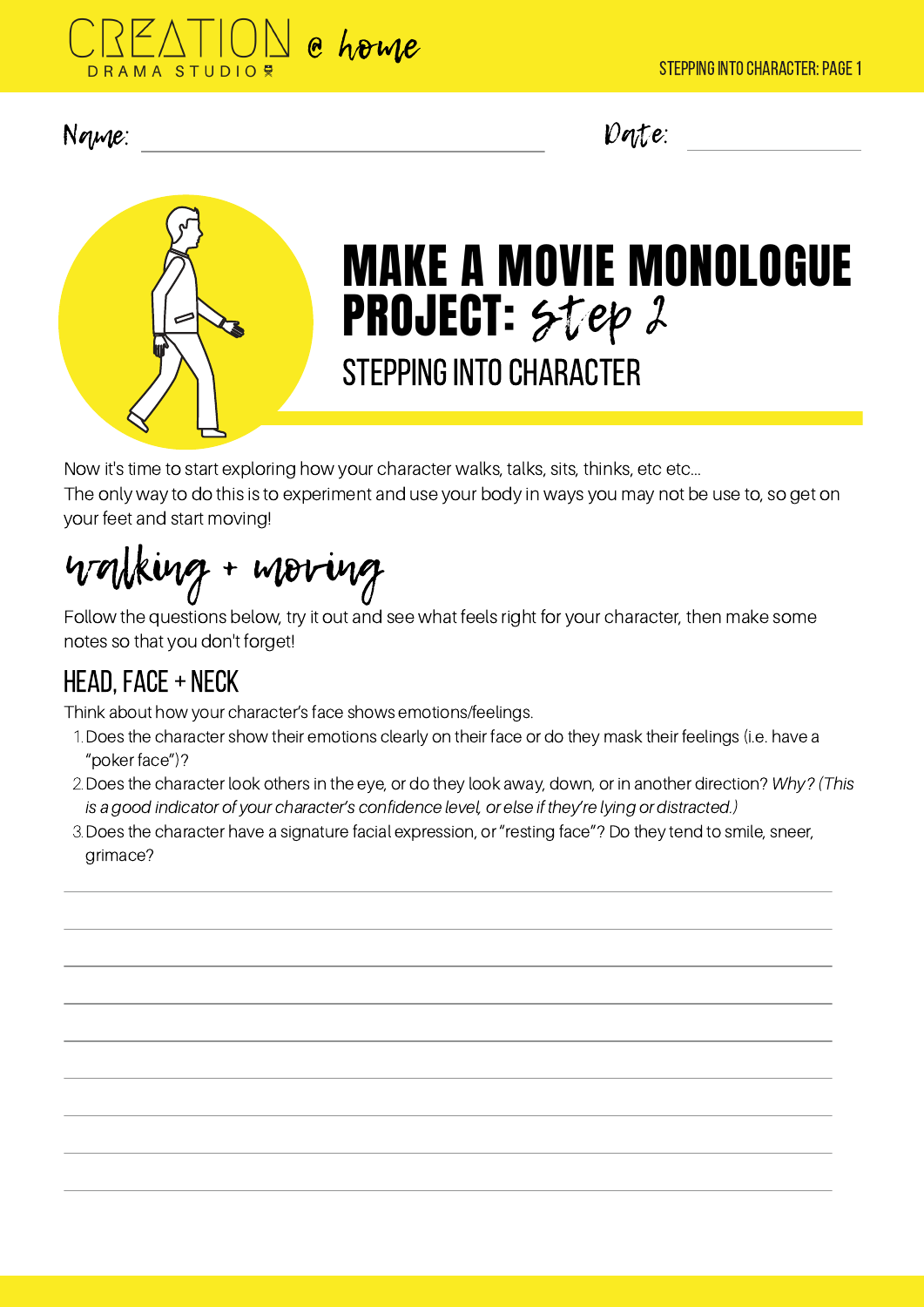



### MAKE A MOVIE MONOLOGUE **PROJECT:** Step 2

STEPPING INTO CHARACTER CONTINUED

#### UPPER BODY: SHOULDERS, ARMS, HANDS, CHEST

- Does the character have good posture? Do they stand up straight or slouch? 1.
- 2. Does the character swing their arms when they walk, or hold them tightly at their sides? Do they cross their arms, hug themselves, or wring their hands?
- 3. How big are the character's gestures? Are the expressive? Do they use their hands while they speak? Do they always play with their hair or keep their hand in their pockets?
- Does the character breathe deeply or take shallow breaths? 4.

# LOWER BODY: LOWER BACK, HIPS, PELVIS, LEGS, FEET

- Does the character move slowly or quickly? Why? Do they limp or stumble? 1.
- 2. Is the character light on their feet or do they plod and stomp along?
- 3. Do they lift their feet when they walk?
- 4. Do the character's feet turn inwards or outwards when they walk?
- 5. Do they walk heel-first or toe-first?
- Does the character need assistance to move? Do they walk with a cane, crutch, walker? 6.
- 7. How old is your character? (A twelve year old, a fifty year old, and an eighty year old will all move differently.)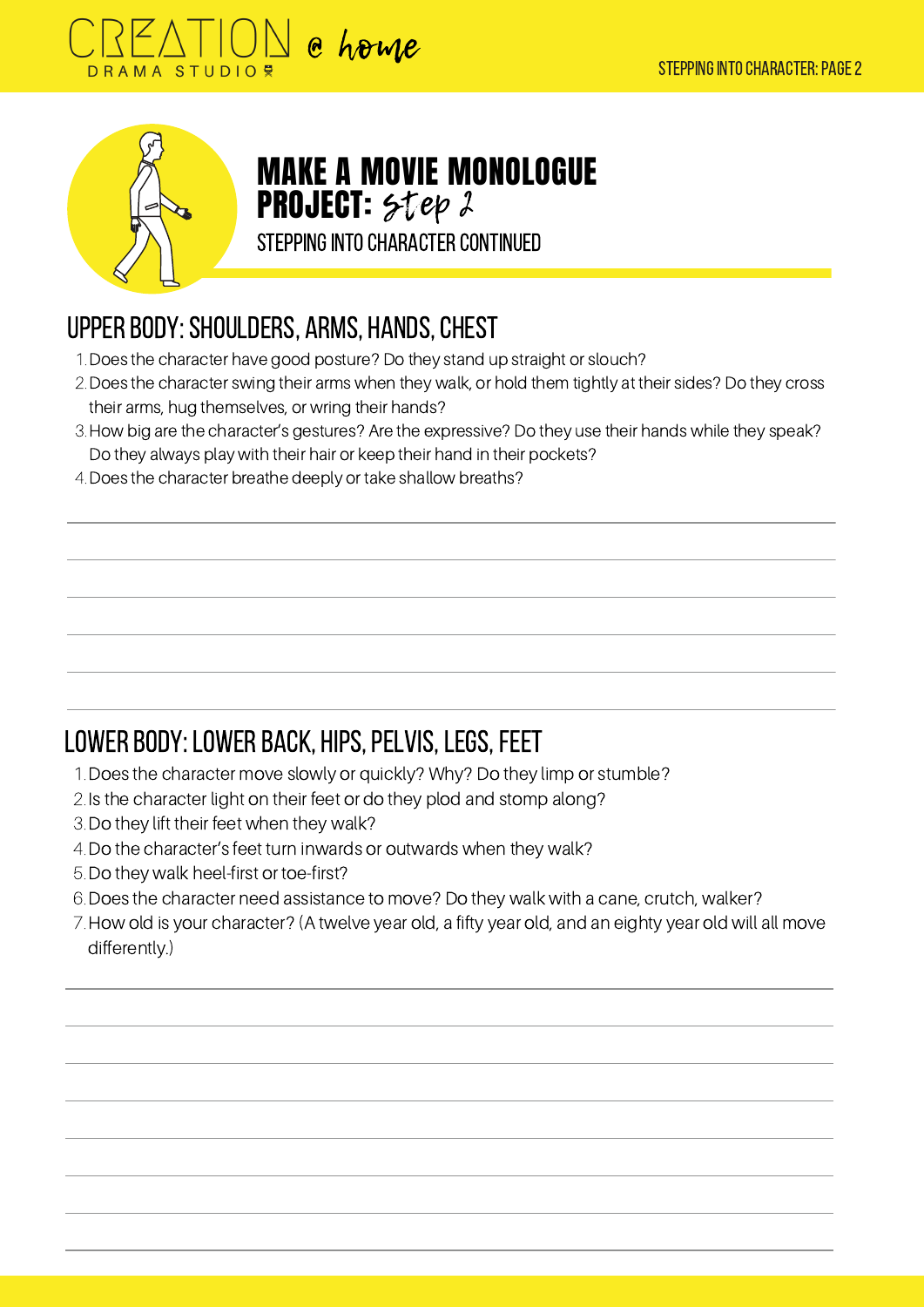



MAKE A MOVIE MONOLOGUE **PROJECT:** Step 2

STEPPING INTO CHARACTER CONTINUED

finding your character voice

Finding the correct voice to suit a character can be difficult ,particularly if he/she is very different to you in personality or age.

Experiment with changing your voice by repeating the following sentence in many different ways.

#### "Little Bo-Peep has lost her sheep and doesn't know where to find them"

Here are some ways to change your voice to help you:

- 1. Sigh / take a breath before each word
- 2. Sigh at the ends
- 3. Erm before & after
- 4. Nervous giggle
- Emphasise first & last words 5.
- 6. Speed up at the end of sentences
- 7. Slow down..
- 8. Get softer at the end so that the sentence is broken off

#### Now say the line as if;

- 1. You are a parent speaking to a young child.
- 2. You are a 4 year old who has just learned it.
- 3. You are neighbour spreading some juicy gossip.
- 4. You are a boring professor giving a lecture.
- You are a sergeant major telling a soldier off. 5.
- You are a grandparent telling a grandchild about what life used to be like. 6.
- 7. You are a spy passing on a secret code.

Notice how you have to change the; volume , speed, tone [emotion], rhythm ,pitch , accent etc etc.